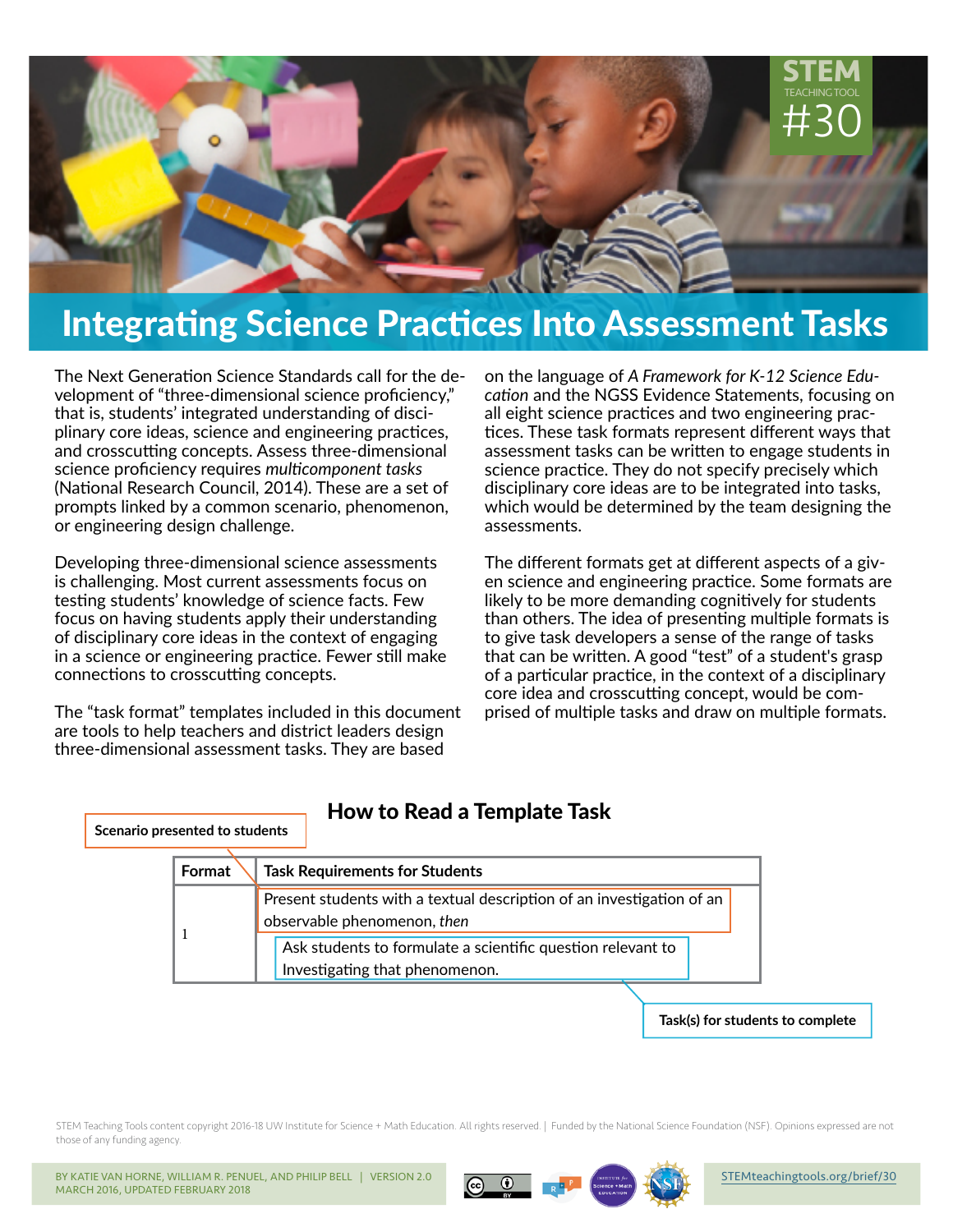## Potential Task Formats: Asking Questions (Science)

| <b>Format</b>  | <b>Task Requirements for Students</b>                                                                                                                                                                                                                                                                                                                                                                                                                           |
|----------------|-----------------------------------------------------------------------------------------------------------------------------------------------------------------------------------------------------------------------------------------------------------------------------------------------------------------------------------------------------------------------------------------------------------------------------------------------------------------|
| 1              | Present students with a scenario that describes a phenomenon using text, images, video, and/<br>or data, then<br>Ask students to select from a list of questions to identify which ones can be investigated.                                                                                                                                                                                                                                                    |
| $\overline{2}$ | Present students with a scenario that describes a phenomenon using text, images, video, and/<br>or data, then<br>Ask students to ask questions about the phenomenon based on their observations of the<br>information in the scenario to gather more information, and/or<br>Ask students to formulate scientific questions to investigate that phenomenon.                                                                                                      |
| 3              | Present students with a scenario that describes a phenomenon using text, images, video, and/<br>or data, then<br>Ask students to generate a scientific question relevant to investigating that phenomenon,<br>and<br>Ask students to describe what evidence is needed to answer the question they generated.                                                                                                                                                    |
| 4              | Present students with a scenario that describes a phenomenon using text, images, video, and/<br>or data, and a scientific question, then<br>Ask students to evaluate whether or not the question is relevant to explaining the<br>phenomenon, and<br>If the question is relevant, ask students to describe what evidence is needed to answer that<br>question.                                                                                                  |
|                | Present students with a scenario that describes a phenomenon using text, images, video, and/<br>or data, and a research question, then<br>Ask students what questions we need to answer along the way to answer the research<br>question,<br>Ask students to describe what evidence is needed to answer those questions might and<br>how they help build toward an explanation of the phenomenon, or<br>Ask students to ask questions about unexpected results. |
| 6              | Present students with a scenario that describes an investigation of an observable<br>phenomenon, a research question, and a set of data and findings, then<br>Ask students to formulate a follow-up question to extend the investigation.                                                                                                                                                                                                                       |
| 7              | Present students with a scenario that describes an investigation of an observable<br>phenomenon, a research question, then<br>Ask students to revise the question to make it investigable with available resources in the<br>classroom.                                                                                                                                                                                                                         |

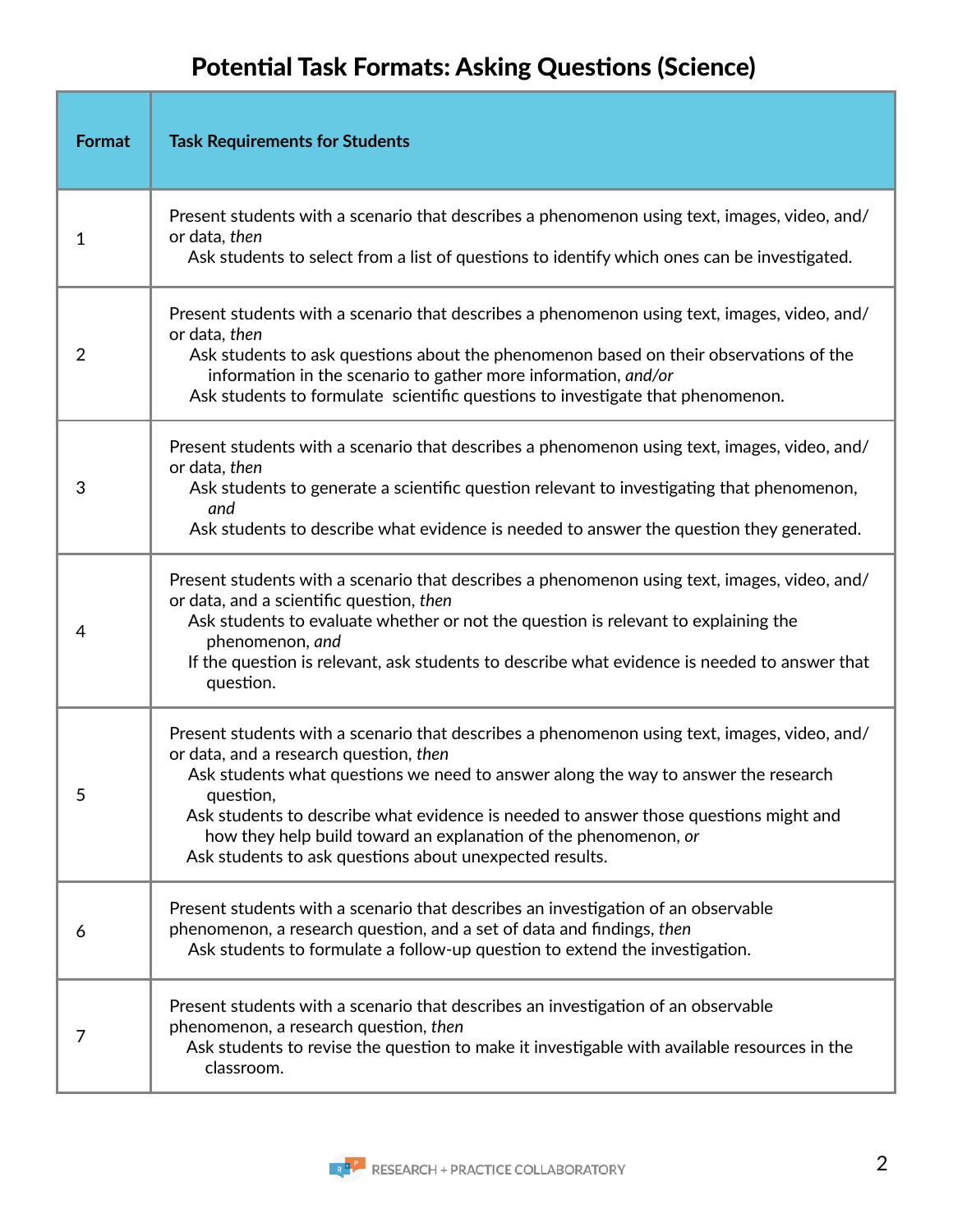| 8  | Present students with a scenario that describes an investigation of an observable phenomenon<br>and with a question or a set of questions, then<br>Ask students to evaluate and explain whether or not the question(s) is empirically testable.                                                                                                                                                          |
|----|----------------------------------------------------------------------------------------------------------------------------------------------------------------------------------------------------------------------------------------------------------------------------------------------------------------------------------------------------------------------------------------------------------|
| 9  | Present students with a scenario of a scientific argument in the context of an investigation,<br>then<br>Ask students to generate questions they would ask to clarify the argument or to ask for<br>elaboration of the ideas presented in the argument.                                                                                                                                                  |
| 10 | Present students with a scenario that describes a phenomenon using text and/or and a model<br>of the phenomenon, then<br>Ask students what questions they need to answer to clarify or determine the components<br>and interactions/relationships in the model, and<br>Ask students to explain how those questions will add information necessary for the model<br>to adequately explain the phenomenon. |

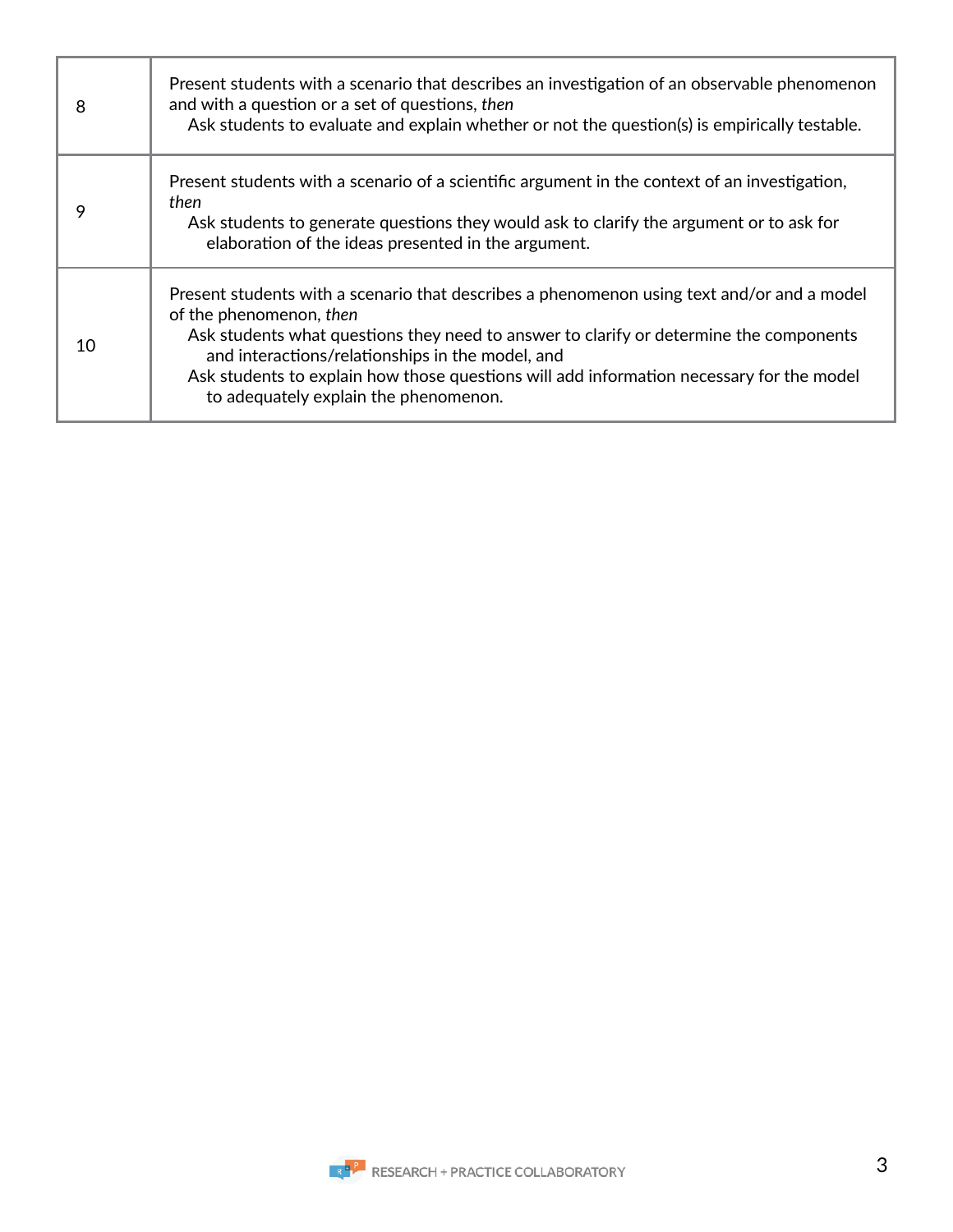## Potential Task Formats: Defining Problems (Engineering)

| <b>Format</b> | <b>Task Requirements for Students</b>                                                                                                                                                                                                                                                                                                                                                                                                                                                                                                                                          |
|---------------|--------------------------------------------------------------------------------------------------------------------------------------------------------------------------------------------------------------------------------------------------------------------------------------------------------------------------------------------------------------------------------------------------------------------------------------------------------------------------------------------------------------------------------------------------------------------------------|
| 1             | Present students with a scenario in which people are using designed object or tool and express<br>frustration that the object or tool cannot perform a specific function, then<br>Ask students to define the problem in their own words that the people are facing.                                                                                                                                                                                                                                                                                                            |
| 2             | Present students with a scenario that describes a problem using text, images, video, and/or<br>data, then<br>Ask students to describe what human needs, local issues, or global issues are reflected in<br>the description of the problem.                                                                                                                                                                                                                                                                                                                                     |
| 3             | Present students with a scenario that describes a problem using text, images, video, and/or<br>data that includes information about different needs and issues at stake, then<br>Ask students to define the problem in their own words that is to be solved, and<br>Identify criteria for success for a solution that best meets the needs identified and<br>addresses the issues at stake.                                                                                                                                                                                    |
| 4             | Present students with a scenario that describes a problem that includes quantitative and<br>qualitative data in the description, then<br>Ask students to describe what human needs, local issues, or global issues are reflected in<br>the description of the problem, and<br>Ask students to interpret quantitative and qualitative data to describe the major<br>consequences of the problem if it remains unsolved.                                                                                                                                                         |
| 5             | Present students with a scenario that describes a problem that includes excerpts from related<br>scientific research, then<br>Ask students to describe how each piece of scientific research is relevant background<br>research for defining the problem.                                                                                                                                                                                                                                                                                                                      |
| 6             | Present students with a textual description of a scenario of a need or desire of society and/or<br>the natural world, then<br>Ask students to describe the problem, and<br>Ask students to define the criteria and constraints for acceptable solutions to the problem<br>perhaps including scientific knowledge that may limit possible solutions                                                                                                                                                                                                                             |
| 7             | Present students with a scenario that describes a problem using text, images, video, and/or<br>data that includes information about different needs and issues at stake, or<br>Present students with a textual description of a scenario of a need or desire of society and/or<br>the natural world and a defined problem, then<br>Ask students to define the components and relationships between the components of the<br>system in which the problem is embedded, and<br>Ask students to define the boundaries of that system and what is and is not part of the<br>system. |

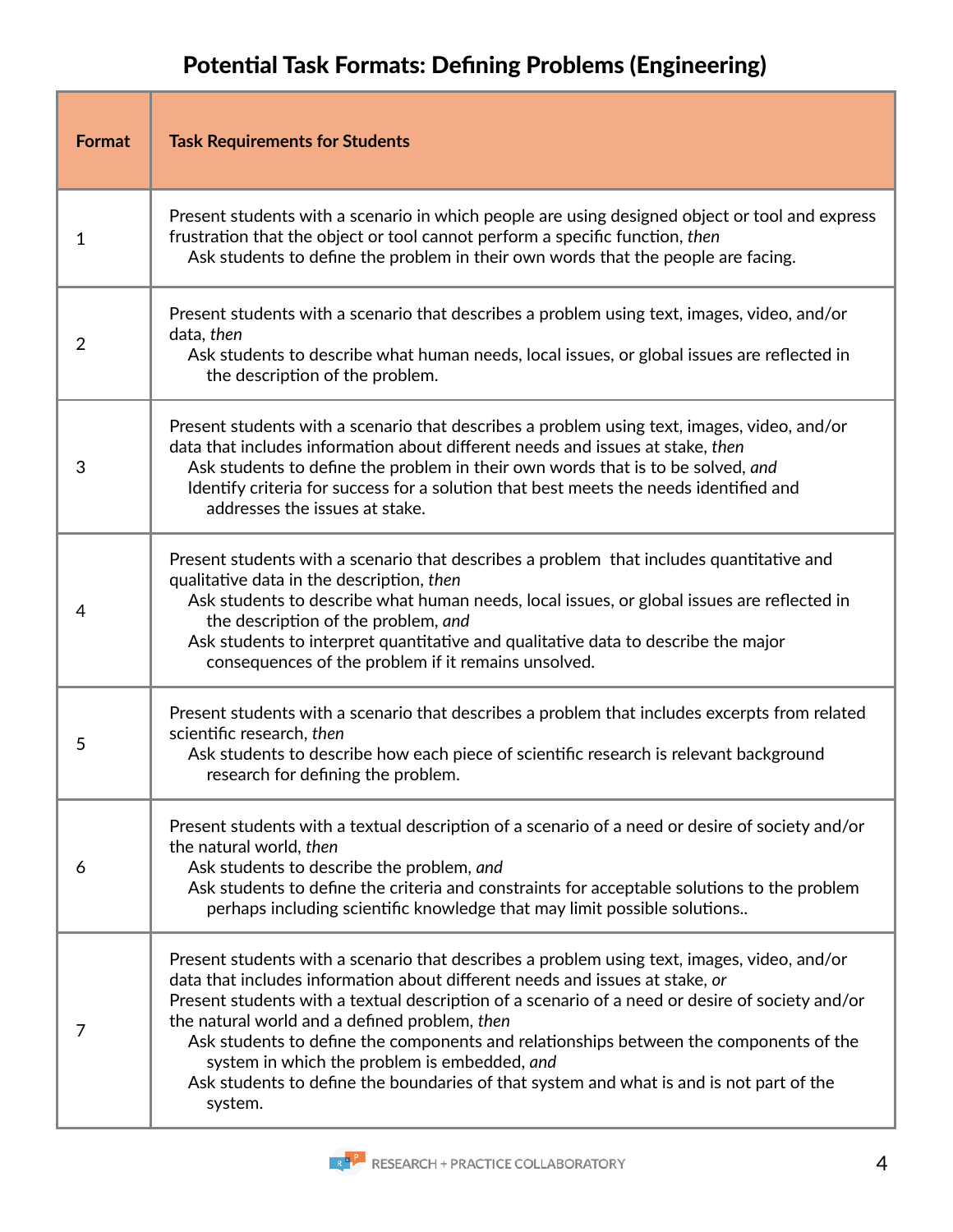| 8 | Present students with a scenario that describes a problem using text, images, video, and/or<br>data, or<br>Present students with a textual description of a scenario of a need or desire of society and/or<br>the natural world along with design criteria and constraints, then<br>Ask students to plan an investigation that would allow them to better understand the needs<br>and issues at stake, and<br>Ast students to describe what kinds of design solutions would fit within the defined criteria<br>and constraints to design space for the problem. |
|---|-----------------------------------------------------------------------------------------------------------------------------------------------------------------------------------------------------------------------------------------------------------------------------------------------------------------------------------------------------------------------------------------------------------------------------------------------------------------------------------------------------------------------------------------------------------------|
| 9 | Present students with a scenario that describes a problem using text, images, video, and/or<br>data then<br>Ask students to describe what human needs, local issues, or global issues are reflected in<br>the description of the problem,<br>Ask students to define the criteria and constraints for acceptable solutions to the problem,<br>and<br>Ask students what evidence is needed to know whether or not a solution fits within the<br>defined criteria and constraints.                                                                                 |

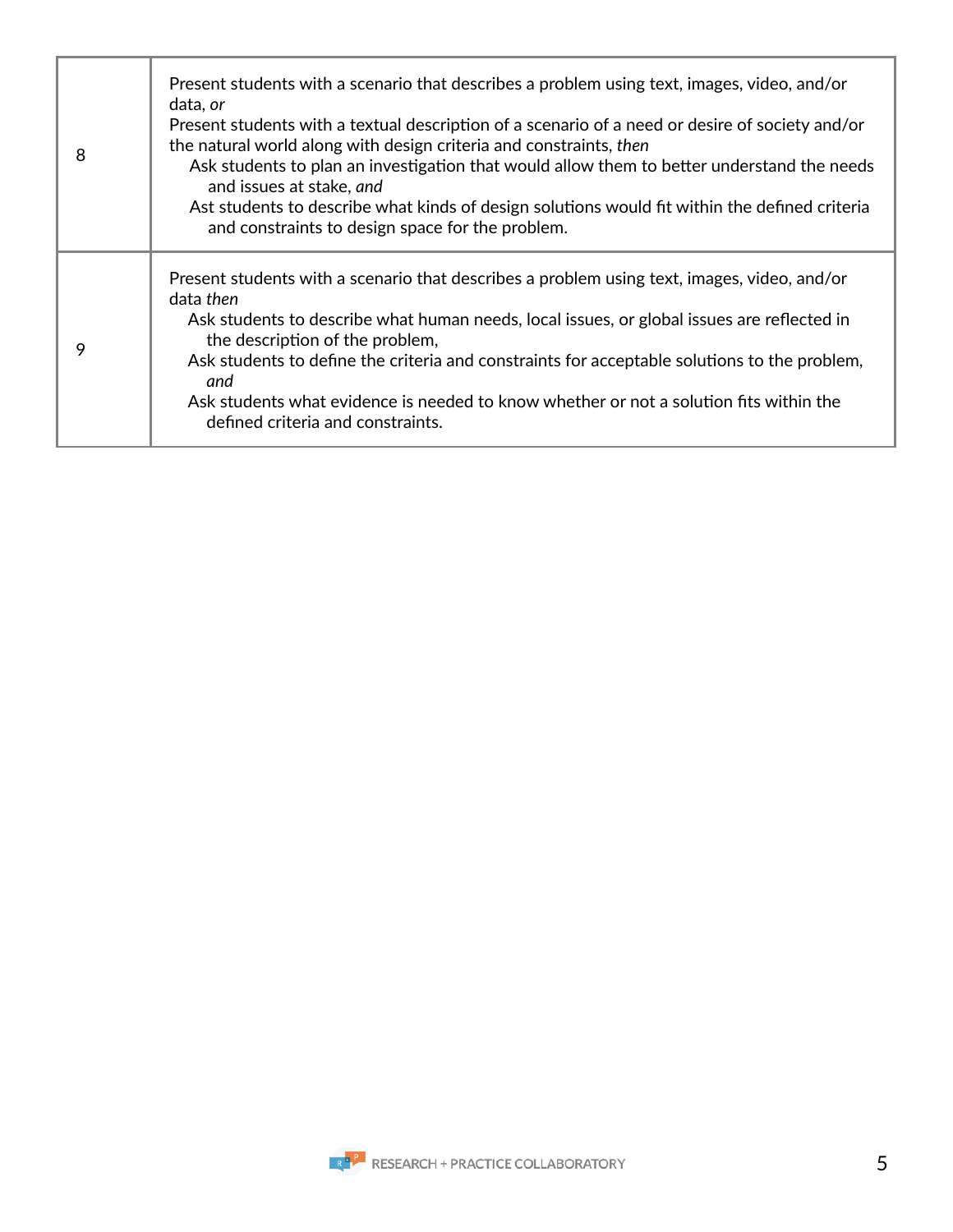## Potential Task Formats: Developing and Using Models (Science)

| <b>Format</b>  | <b>Task Requirements for Students</b>                                                                                                                                                                                                                                                                                                                                                                                                                                                                                                                                                  |
|----------------|----------------------------------------------------------------------------------------------------------------------------------------------------------------------------------------------------------------------------------------------------------------------------------------------------------------------------------------------------------------------------------------------------------------------------------------------------------------------------------------------------------------------------------------------------------------------------------------|
| 1              | Present students with a scenario that describes a phenomenon using text, images, video, and/<br>or data, then<br>Ask student to develop a model that represents amounts, relationships, scales, or patterns in<br>the natural world, or<br>Ask students to a simple model based on evidence from the scenario to represent an object<br>or tool.                                                                                                                                                                                                                                       |
| $\overline{2}$ | Present students with a scenario that describes a phenomenon using text, images, video, and/<br>or data, and with two different models for that phenomenon, then<br>Ask students to compare the two models to identify common features and differences and<br>Ask students to revise one of the models and justify their revisions with disciplinary core<br>ideas.                                                                                                                                                                                                                    |
| 3              | Present students with a scenario that describes a phenomenon using text, images, video, and/<br>or data and a question or problem related to the phenomenon, then<br>Ask students to develop a model with components, interactions, and mechanisms that<br>answers the question or demonstrates a solution to the problem, and/or<br>Asks students to develop a version of their model that shows what will happen if a variable<br>or component changes, and/or<br>Ask students to write an explanation for the phenomenon or the problem, using the model<br>as supporting evidence. |
| 4              | Present students with a scenario that describes a phenomenon using text, images, video, and/<br>or data, and includes an illustration or drawing of a scientific process, then<br>Ask students to label the components, interactions, and mechanisms in the model, and<br>Write a description of what is shown in the drawing.                                                                                                                                                                                                                                                         |
| 5              | Present students with a scenario that describes a phenomenon using text, images, video, and/<br>or data and a question or problem related to the phenomenon, then<br>Ask students to develop a model that generates data, and<br>Ask students to write an explanation or explain a solution using data generated from the<br>model.                                                                                                                                                                                                                                                    |
| 6              | Present students with a scenario that describes a phenomenon using text, images, video, and/<br>or data and a question or problem related to the phenomenon, then<br>Ask students to develop at least two types of models, and<br>Ask students to write an explanation or explain a solution using evidence generated from<br>more than one type of model.                                                                                                                                                                                                                             |
| 7              | Present students with a scenario that describes a phenomenon using text, images, video, and/<br>or data and a model to describe or predict something related to the phenomenon then<br>Ask students to develop a test to understand the reliability of the model, and<br>Revise the model to improve its reliability.                                                                                                                                                                                                                                                                  |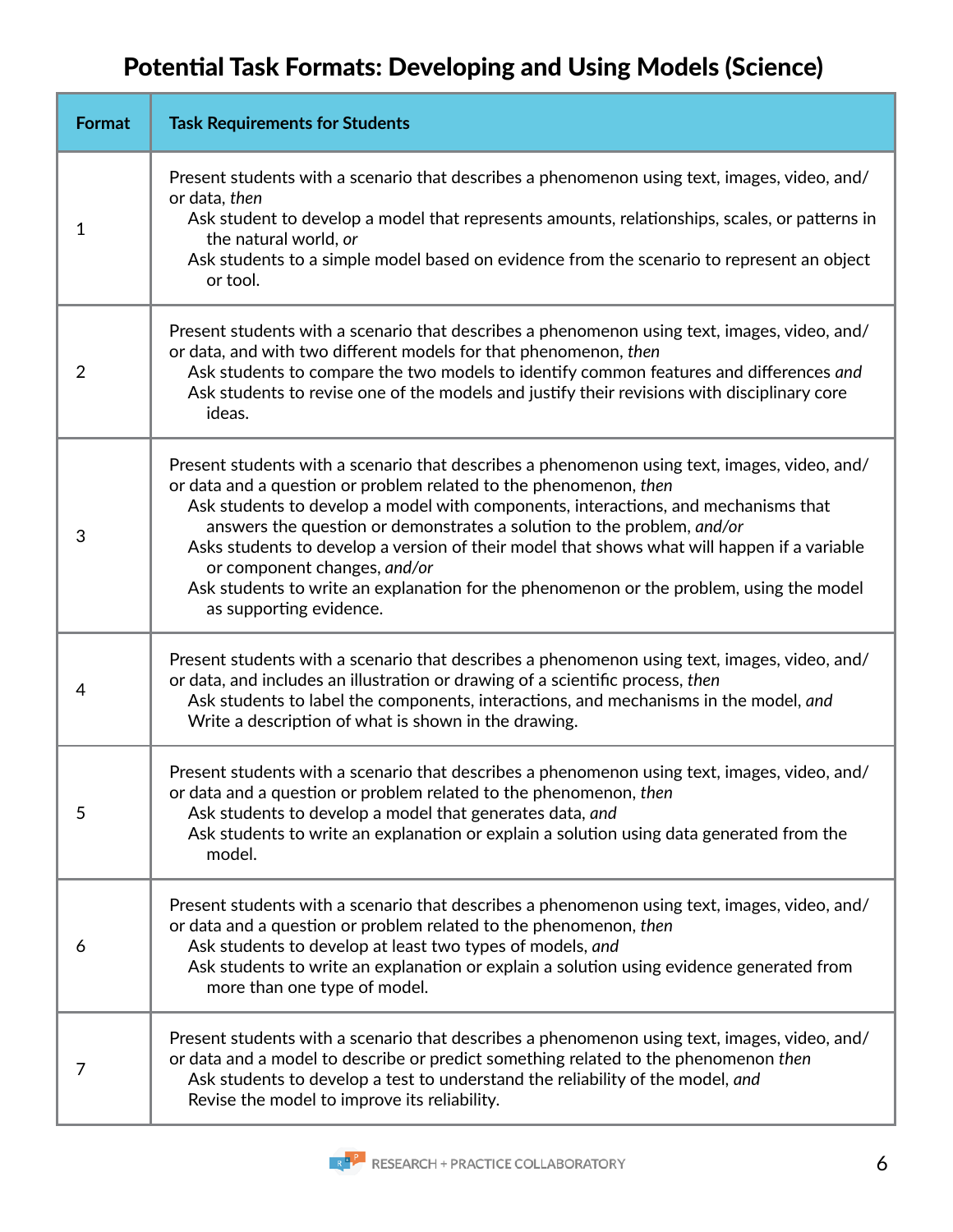### Potential Task Formats: Planning and Carrying Out Investigations (Science)

#### **Relevant definitions**

- An *investigation plan* encompasses a description of data sources and measures to be used, procedures for observing and recording data, and, where relevant, a plan for how observations will be sampled.
- A *data source* refers to a type of data only ("We would need data on the size of the whitecolored moth population" or "We would need data comparing the color of tail feathers in birds in the mountains and in the city").

| <b>Format</b>  | <b>Task Requirements for Students</b>                                                                                                                                                                                                                                                                                                                                                                                                                                                                                                                                                                                                                                                                                                                    |
|----------------|----------------------------------------------------------------------------------------------------------------------------------------------------------------------------------------------------------------------------------------------------------------------------------------------------------------------------------------------------------------------------------------------------------------------------------------------------------------------------------------------------------------------------------------------------------------------------------------------------------------------------------------------------------------------------------------------------------------------------------------------------------|
| 1a             | Present students with a scenario that describes a phenomenon using text, images, video, and/<br>or data to be explained, then<br>Ask students to generate a research question to investigate the phenomenon with<br>resources available in the classroom (or with a given list of resources),<br>Ask students to evaluate different ways of observing or measuring a phenomenon to<br>determine which will best answer the question asked,<br>Ask students to identify the variables needed in the investigation to explain the<br>phenomenon,<br>Ask students to characterize each variable as dependent or independent and to explain any<br>variables to be controlled and why, and<br>Ask student to make observations/measurements to produce data. |
| 1 <sub>b</sub> | Present students with a scientific model to be tested, then<br>Ask students to generate a research question to investigate the phenomenon with<br>resources available in the classroom (or with a given list of resources),<br>Ask students to evaluate different ways of observing or measuring a phenomenon to<br>determine which will best answer the question asked,<br>Ask students to identify the variables needed in the investigation to explain the<br>phenomenon,<br>Ask students to characterize each variable as dependent or independent and to explain any<br>variables to be controlled and why, and<br>Ask student to make observations/measurements to produce data.                                                                   |
| $\overline{2}$ | Present students with a scenario that describes a phenomenon using text, images, video, and/<br>or data, a scientific question, and an investigation plan, then<br>Ask students to describe how the data will be collected precisely, and<br>Ask students to how much data is needed to be reliable.                                                                                                                                                                                                                                                                                                                                                                                                                                                     |
| 3a             | Present students with a scenario that describes a phenomenon using text, images, video, and/<br>or data to be explained and a scientific question, then<br>Ask students to create an investigation plan to study the scientific phenomenon that<br>includes independent and dependent variables and controls (when applicable), what tools<br>will be used to gather data, and how observations/measurements will be recorded,<br>Ask students to describe how the investigation will generate relevant evidence for<br>answering the scientific question, and/or<br>Ask students to conduct the investigation and collect data to serve as evidence to answer<br>the scientific question.                                                               |

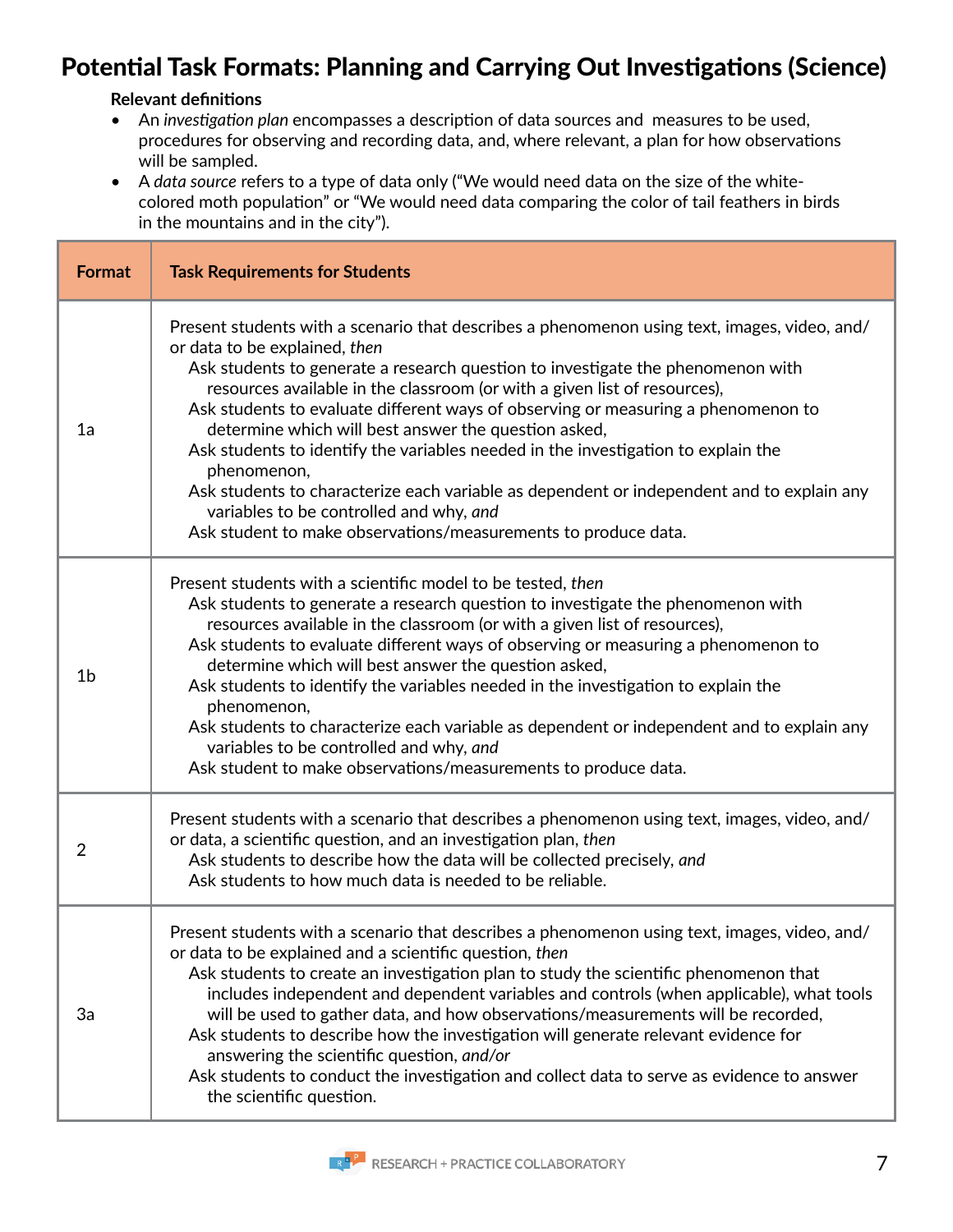| 3b | Present students with a scientific model, then<br>Ask students to create an investigation plan to test the model that includes independent<br>and dependent variables and controls, when applicable, what tools will be used to gather<br>data, and how observations/measurements will be recorded,<br>Ask students to describe how the investigation will generate relevant evidence for testing<br>the model,<br>Ask students to describe the pattern of evidence that would support the model, and/or<br>Ask students to conduct the investigation and collect data to serve as evidence to evaluate<br>the model.                                                                                                                                                          |
|----|--------------------------------------------------------------------------------------------------------------------------------------------------------------------------------------------------------------------------------------------------------------------------------------------------------------------------------------------------------------------------------------------------------------------------------------------------------------------------------------------------------------------------------------------------------------------------------------------------------------------------------------------------------------------------------------------------------------------------------------------------------------------------------|
| 4  | Present students with a scenario that describes a phenomenon using text, images, video, and/<br>or data and an engineering problem to be solved and a possible design solution, then<br>Ask students to design an investigation to test the design solution that considers<br>environmental, social, and personal impacts of the investigation.                                                                                                                                                                                                                                                                                                                                                                                                                                |
| 5  | Present students with a scenario that describes a phenomenon using text, images, video, and/<br>or data to be explained a scientific question, and an investigation plan, then<br>Ask students to consider possible confounding variables or effects and evaluate the<br>investigation's design to ensure it will produce the necessary data,<br>Ask student to revise the investigation to ensure it will produce the necessary data and in<br>the revision include the types of data to be collected, how much data will be collected,<br>and the accuracy of data needed to produce reliable measurements, and/or<br>Ask students to conduct the investigation and write an explanation to answer the scientific<br>question using data from the investigation as evidence. |
| 6  | Present students with a scenario that describes a phenomenon using text, images, video, and/<br>or data to be explained a scientific question, and investigation plan, and data collected from<br>the investigation, then<br>Ask students analyze how well the data collected generated relevant evidence to answer<br>the research question, and<br>Ask students to revise the investigation plan to be more relevant and to generate more<br>accurate and precise data.                                                                                                                                                                                                                                                                                                      |

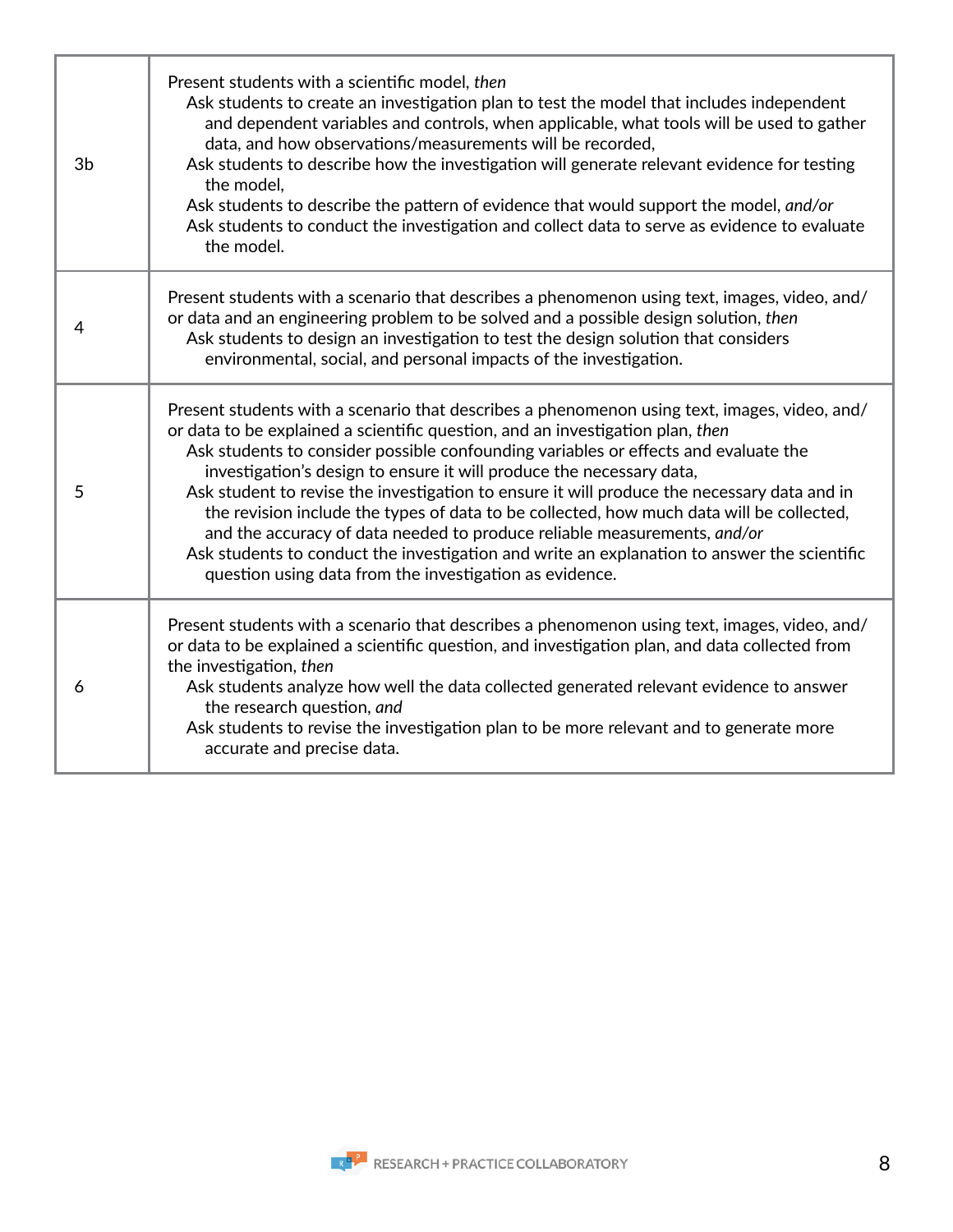### Potential Task Formats: Analyzing and Interpreting Data

#### **Relevant definitions**

• A *pattern of evidence* from data is what the data say ("The population of white-colored moths disappeared in cities," or "The birds' tail feathers are whiter in the mountains than in the city")

| <b>Format</b>  | <b>Task Requirements for Students</b>                                                                                                                                                                                                                                                                                                                                                                                                                                                                                                                                                                                                                        |
|----------------|--------------------------------------------------------------------------------------------------------------------------------------------------------------------------------------------------------------------------------------------------------------------------------------------------------------------------------------------------------------------------------------------------------------------------------------------------------------------------------------------------------------------------------------------------------------------------------------------------------------------------------------------------------------|
| 1              | Describe an engineering design problem, a solution to the problem and a set of data from a<br>test of the solution, then<br>Ask students to evaluate which design solution best addresses the problem and constraints.                                                                                                                                                                                                                                                                                                                                                                                                                                       |
| $\overline{2}$ | Present students with a scenario that describes an investigation, the phenomenon under<br>investigation, and one or more recorded observations from the investigation directly relevant<br>to explaining the phenomenon, then<br>Ask students to make a prediction and compare it to the observations given,<br>Ask students to organize the data and describe how this organization helps them analyze,<br>Ask students to use tables or graphical displays to identify and describe the patterns they<br>see in the organized data, and<br>Ask students to student to describe how the patterns of evidence in the data help to explain<br>the phenomenon. |
| 3              | Present students with a scenario that describes an investigation, the phenomenon under<br>investigation, and multiple recorded observations from the investigation, only some of which<br>are relevant to explaining the phenomenon and<br>Ask students to describe which data are relevant to explaining the phenomenon under<br>investigation,<br>Ask students to analyze the relevant data using mathematics or logical reasoning, and<br>Ask students to interpret the analysis as evidence for explaining the phenomenon.                                                                                                                               |
| 4              | Describe an investigation, the phenomenon under investigation, and one or more recorded<br>observations from the investigation, then<br>Ask students to organize, represent, and analyze the data in at least two different ways, and<br>Ask students to compare how the representations and analyses help them to identify<br>patterns in the data.                                                                                                                                                                                                                                                                                                         |
| 5              | Present students with a scenario that describes an investigation, the phenomenon under<br>investigation, and one or more recorded observations from the investigation, then<br>Ask students to construct graphical displays of data and identify relationships in data sets,<br>Ask students to use grade-level appropriate mathematics and/or statistics to analyze the<br>data including mean, median, mode, and variability, and<br>Ask students to draw conclusions supported by their mathematical analysis,<br>Ask students to describe the limitations in data analysis and in relation to the methods for<br>data collection.                        |
| 6              | Present students with a scenario that describes a hypothesis and a phenomenon under<br>investigation, then<br>Ask students to create a data set that would support the hypothesis, and<br>Ask students say how the pattern of evidence from the data would support the hypothesis.                                                                                                                                                                                                                                                                                                                                                                           |

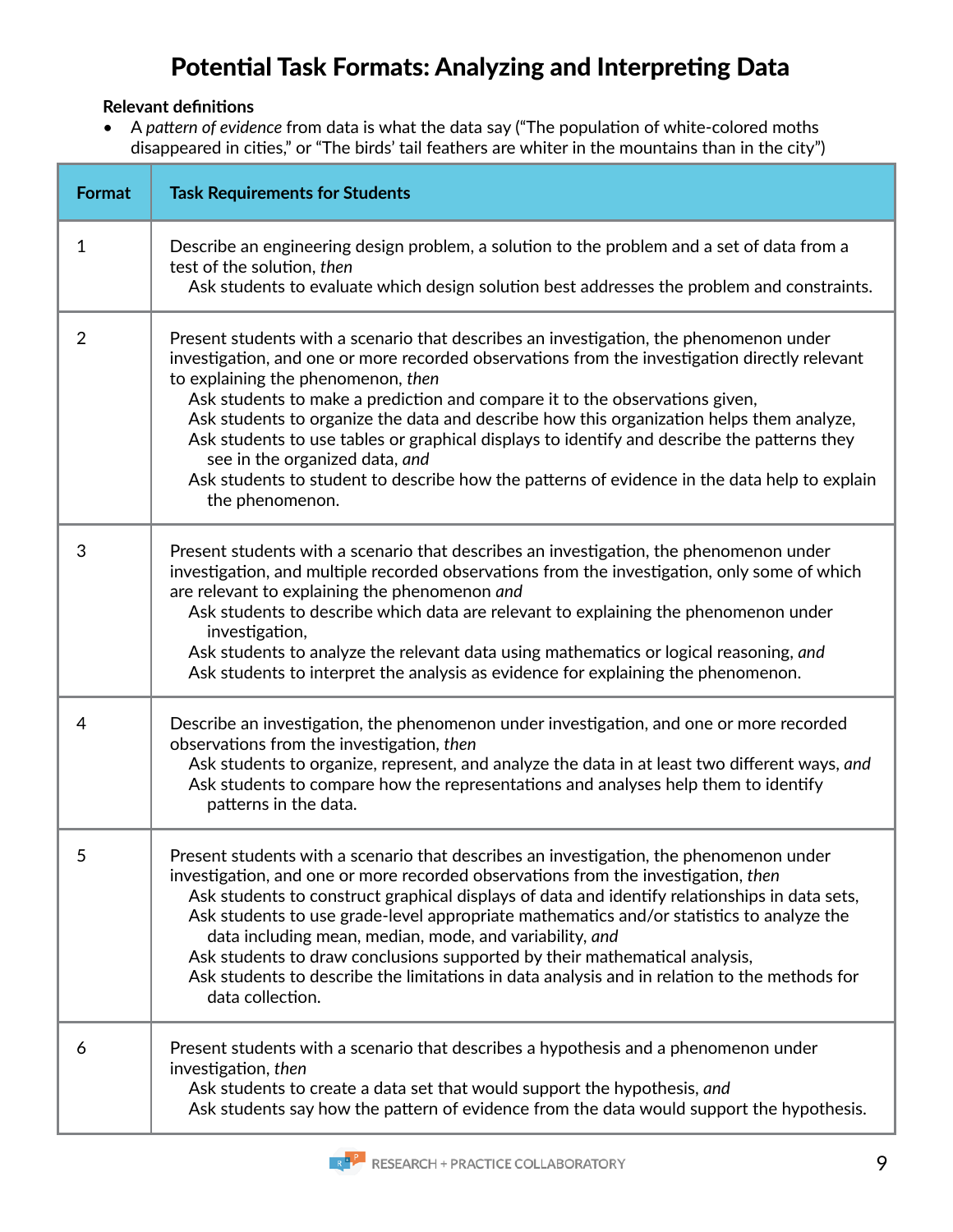| 7  | Present students with a scenario that describes tests of engineering design solutions and gives<br>students the relevant data from those tests, then<br>Ask students to analyze the data to evaluate and propose refinements to the design<br>solutions, and<br>Ask students to compare the analyzed data to criteria for success and then define an<br>optimal operational range for the design solution (an object, tool, process, or system).                                                                                                                                                                                                                                                                                                                                                                        |
|----|-------------------------------------------------------------------------------------------------------------------------------------------------------------------------------------------------------------------------------------------------------------------------------------------------------------------------------------------------------------------------------------------------------------------------------------------------------------------------------------------------------------------------------------------------------------------------------------------------------------------------------------------------------------------------------------------------------------------------------------------------------------------------------------------------------------------------|
| 8  | Present students with a scenario that describes an investigation, the phenomenon under<br>investigation, and one or more recorded observations from the investigation, then<br>Ask students to organize, represent, and analyze the data in at least two different ways,<br>Ask students to use tools (digital tools, if appropriate), technologies, or models and apply<br>concepts of statistics and probability (e.g., functions that fit the data, slope, intercept, and<br>correlation coefficient) to analyze the data,<br>Ask students to compare how the representations and analyses help them to identify<br>patterns in the data,<br>Ask students to make a valid and reliable scientific claim using their analyses as evidence,<br>and<br>Ask students to consider the limitations of their data analysis. |
| 9  | Present students with a scenario that describes an investigation, the phenomenon under<br>investigation, multiple recorded observations from the investigation, and the results of<br>analyses then<br>Ask students to use the results to explain the phenomenon.                                                                                                                                                                                                                                                                                                                                                                                                                                                                                                                                                       |
| 10 | Present students with a scenario that describes an investigation, the phenomenon under<br>investigation, and multiple datasets including a large data set, an archival data set, data<br>generated from a model or self generated, or data presented in graphical format, then<br>Ask students to identify relationships in the data including temporal and spatial<br>relationships,<br>Ask students to compare the datasets for consistency of measurements and observations,<br>Ask students to analyze the datasets using mathematics, as appropriate, and<br>Ask students to use the results from multiple datasets to explain the phenomenon.                                                                                                                                                                     |
| 11 | Present students with a scenario that describes an investigation, the phenomenon under<br>investigation, one or more recorded observations from the investigation, the results of<br>analyses, and an interpretation of the data then<br>Ask students to assess whether the interpretation is consistent with the data and the<br>analysis, or<br>Ask students to evaluate how the interpretation is affected by variation or uncertainty in<br>the data.                                                                                                                                                                                                                                                                                                                                                               |
| 12 | Present students with a scenario that describes a phenomenon using text, images, video, and/<br>or data, and a working explanation or a model of the system, and new data not included in the<br>explanation or model, then<br>Ask students to evaluate the impact of new data in relation to the explanation or the model,<br>and<br>Ask students to revise the explanation or model based on the new data, if appropriate.                                                                                                                                                                                                                                                                                                                                                                                            |

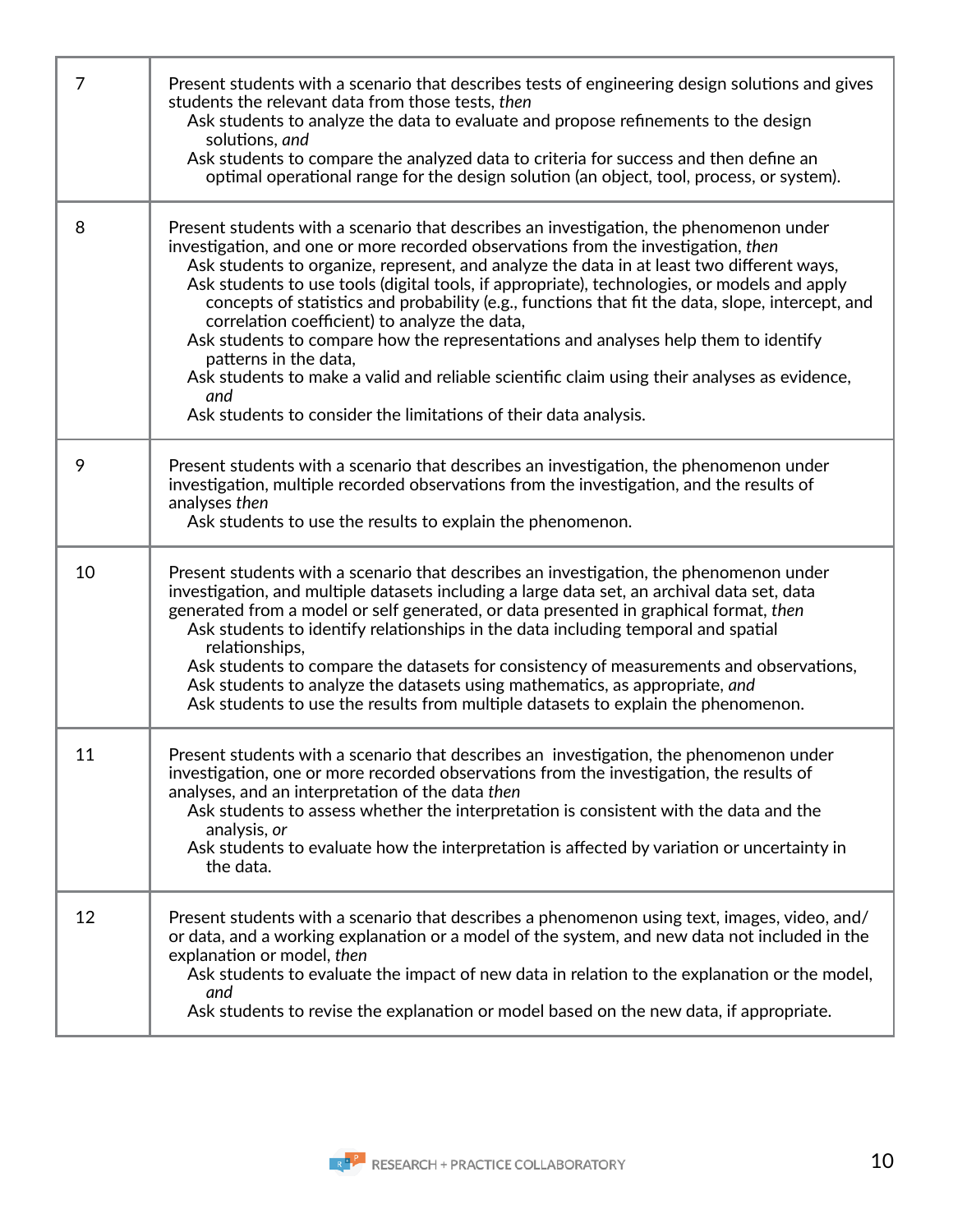### Potential Task Formats: Using Mathematics and Computational Thinking (Science)

| Format       | <b>Task Requirements for Students</b>                                                                                                                                                                                                                                                                                                                                                                                                   |
|--------------|-----------------------------------------------------------------------------------------------------------------------------------------------------------------------------------------------------------------------------------------------------------------------------------------------------------------------------------------------------------------------------------------------------------------------------------------|
| $\mathbf{1}$ | Present students with a scenario that describes a phenomenon using text, images, and/or video<br>and data in the form of measured quantities, then<br>Ask students to describe patterns in the data using counting and numbers,<br>Ask students to construct a display of the data using simple graphs, and<br>Ask students to identify and describe the patterns and relationships from the representation<br>and written description. |
| 2            | Present students with a scenario that includes a dataset from an investigation, the question the<br>investigation is intended to answer, then<br>Ask students to identify mathematical properties of the dataset (e.g., range, average) that<br>should be analyzed to answer the question.                                                                                                                                              |
| 3            | Present students with a scenario that describes a phenomenon using text, images, and/or video<br>and data in the form of measured quantities, then<br>Ask students to develop an equation or algorithm that corresponds to the description, and<br>Explain how the equation or algorithm represents the textual description.                                                                                                            |
| 4            | Present students with a scenario that describes a phenomenon using text, images, and /or video<br>and data, measured quantities of data, and a mathematical equation, then<br>Ask students to make a prediction about the state of the phenomenon in the future given the<br>data, and<br>Ask students to write an explanation for the prediction, using the mathematical model as<br>supporting evidence.                              |
| 5            | Present students with a computational model of a phenomenon, then<br>Ask students to describe the patterns and relationships from the computational model by<br>applying concepts and process (e.g., ratio, rate, percent, unit conversions), and<br>Write an explanation of the phenomenon using the results of the computational model as<br>supportive evidence.                                                                     |
| 6            | Present students with a simulation of a scientific process, then<br>Ask students to describe the patterns and relationships from the simulation, and<br>Write an explanation of the rules of the simulation using scientific theory as supporting<br>evidence.                                                                                                                                                                          |
| 7            | Present students with a simulation of a phenomenon, then<br>Ask students to compare the simulation results with real-world data analyzed using<br>mathematics, and<br>Write an argument for whether or not the simulation makes sense using the comparison as<br>supporting evidence.                                                                                                                                                   |
| 8            | Present students with a two simulations of the same phenomenon, then<br>Ask students to decide which of the two simulations is the most plausible,<br>Compare to real-world data with outputs of each simulation, and<br>Write an argument for which simulation is most plausible using the comparison as supporting<br>evidence.                                                                                                       |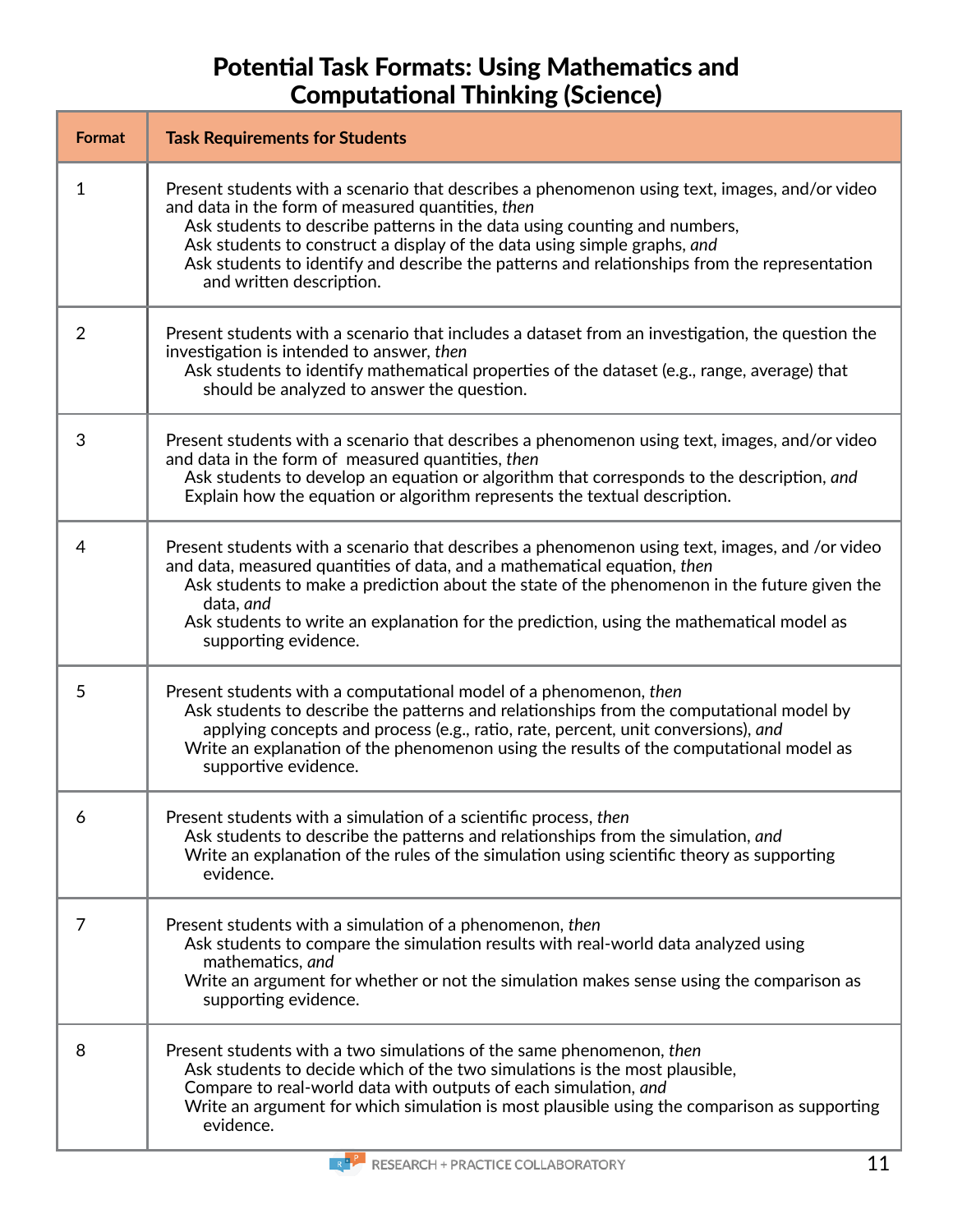### Potential Task Formats: Constructing Explanations (Science)

#### **Relevant definitions**

• "Scientific explanations are accounts that link scientific theory with specific observations or phenomena… Very often the theory is first represented by a specific model for the situation in question, and then a model-based explanation is developed." (NRC Framework, 2012).

| <b>Format</b>  | <b>Task Requirements for Students</b>                                                                                                                                                                                                                                                                                                                                                                  |
|----------------|--------------------------------------------------------------------------------------------------------------------------------------------------------------------------------------------------------------------------------------------------------------------------------------------------------------------------------------------------------------------------------------------------------|
| 1              | Present students with a question about how a phenomenon works and related observations<br>(firsthand or from a variety of media sources), then<br>Ask students to interpret the observations in order to answer the question, and<br>Answer the question by producing an explanation (using words and/or drawings), and<br>Give reasons for how the observations support their answer to the question. |
| $\overline{2}$ | Describe a phenomenon to students along with some related qualitative or quantitative data/<br>observations, then<br>Ask students produce an explanation about the causal mechanism for the phenomena-at<br>their level of scientific knowledge, and<br>Show how their interpretation of the data is evidence for their explanation.                                                                   |
| 3              | Describe a phenomenon to students along with a related set of evidence and an explanation<br>that includes multiple scientific principles, then<br>Ask students to say which pieces of evidences support or contradict particular components<br>of the explanation.                                                                                                                                    |
| 4              | Present students with a model or representation of an observable scientific process or system,<br>then<br>Ask students to write a model-based explanation for a relevant phenomenon.                                                                                                                                                                                                                   |
| 5              | Describe a phenomenon and present students with a causal explanation of it, then<br>Ask students to identify gaps or weaknesses in how it scientifically explains the phenome-<br>non based on their level of scientific understanding.                                                                                                                                                                |
| 6              | Present students with data from independent and dependent variables in an investigation,<br>then<br>Ask them to construct a quantitative and/or qualitative claim about how the independent<br>variables relate to the dependent variables.                                                                                                                                                            |
| 7              | Describe a phenomenon and present students with a range of evidence obtained from a vari-<br>ety of sources (empirical investigations, models, theories, simulations, peer review), then<br>Ask students to construct a causal explanation for the phenomena, and<br>Describe how the evidence relates to the mechanisms or principles they have included.                                             |
| 8              | Present students with an initial explanation for a phenomenon and new data or a model that<br>would require a revision of the initial explanation, then<br>Ask students to revise the explanation for the phenomenon, and<br>Describe how their revised explanation accounts for the new data or model.                                                                                                |

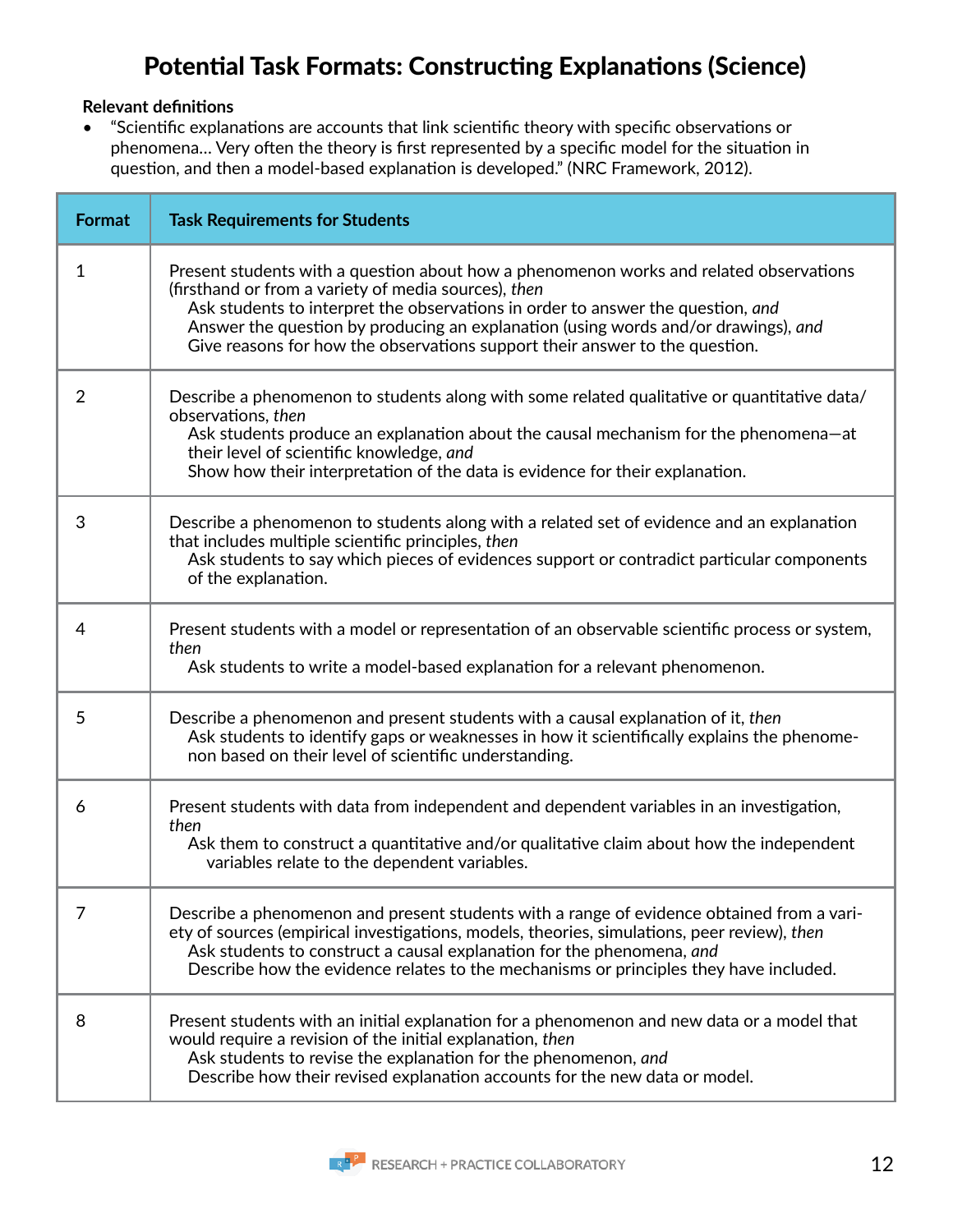## Potential Task Formats: Designing Solutions (Engineering)

| <b>Format</b> | <b>Task Design for Students</b>                                                                                                                                                                                                                                                                                                                                                                                                                                          |
|---------------|--------------------------------------------------------------------------------------------------------------------------------------------------------------------------------------------------------------------------------------------------------------------------------------------------------------------------------------------------------------------------------------------------------------------------------------------------------------------------|
| $\mathbf 1$   | Present students with a scenario that describes a problem, need, or human desire using<br>text, images, video, and/or data that includes descriptions of the needs or concerns to be<br>addressed, design criteria, and design constraints, then<br>Ask students to sketch or describe a design approach that develops a possible solution to<br>the problem, and<br>Explain how the relevant scientific ideas are taken into account within their design.               |
| 2             | Present students with a scenario that describes a problem, need, or human desire using<br>text, images, video, and/or data that includes descriptions of the needs or concerns to be<br>addressed, design criteria, and design constraints, then<br>Ask students to sketch, prototype or describe a design that is a possible solution to the<br>problem using relevant materials, and<br>Construct a prototype of their design.                                         |
| 3             | Present students with a description of a designed system and data from a failure scenario (one<br>that did not completely meet criteria for solutions) associated with the design, then<br>Ask students to analyze the data,<br>Identify the scientific causes of the failure, and<br>Ask them them to sketch or describe a design iteration that might be an improvement to the<br>design.                                                                              |
| 4             | Present students with a description of a design in active development and a scenario where<br>the design team has encountered a design tension between two or more criteria perhaps also<br>related to the project constraints, then<br>Ask students how they would proceed with the design work to develop a working system<br>that requires consideration of trade-offs and prioritizing one design criterion over another<br>in order to accomplish a working design. |
| 5             | Present students with a description of two competing solutions to a well-defined problems<br>given a set of described needs, criteria and constraints, along with evidence related to the<br>performance of each solution, then<br>Ask students to evaluate which design better addresses the needs,<br>Evaluate which design meets the criteria and constraints, and<br>Justify their conclusion using evidence presented.                                              |
| 6             | Present students with a scenario that describes a complex real-world problem.<br>Ask students to design a solution that is based on scientific knowledge, prioritized criteria,<br>and student-generated sources of evidence (e.g., from classroom investigations), and<br>Ask them discuss tradeoff considerations for their design approach.                                                                                                                           |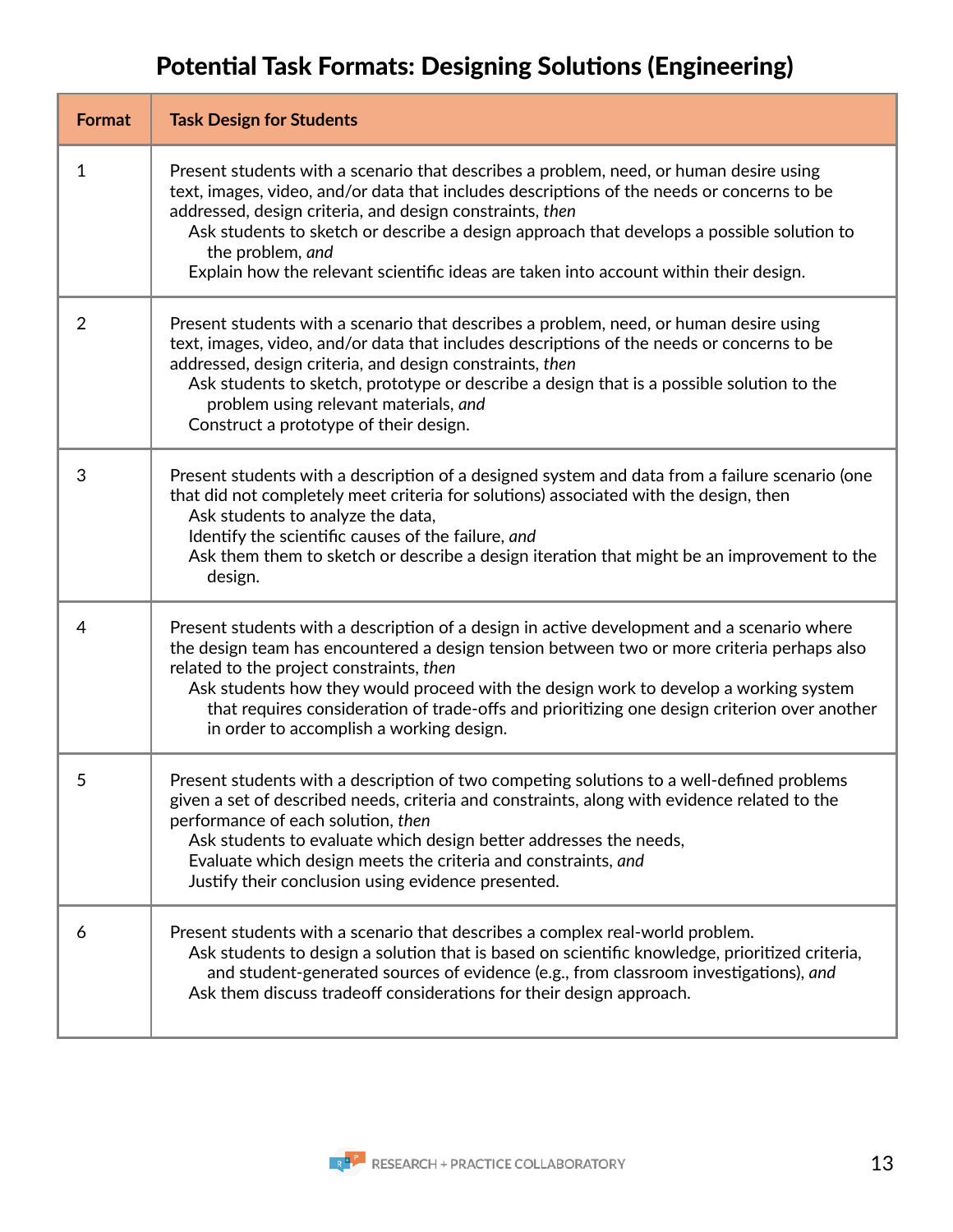### Potential Task Formats: Engaging in Argument from Evidence

#### **Relevant definitions**

- A *data source* refers to a type of data only ("We would need data on the size of the white-colored moth population" or "We would need data comparing the color of tail feathers in birds in the mountains and in the city")
- A *pattern of evidence* from data is what the data say ("The population of white-colored moths disappeared in cities," or "The birds' tail feathers are whiter in the mountains than in the city")

| Format            | <b>Task Requirements for Students</b>                                                                                                                                                                                                                                                                                                                                                                                                                                                                   |
|-------------------|---------------------------------------------------------------------------------------------------------------------------------------------------------------------------------------------------------------------------------------------------------------------------------------------------------------------------------------------------------------------------------------------------------------------------------------------------------------------------------------------------------|
| 1                 | Describe a phenomenon and give two or more competing arguments with varying degrees of<br>evidence or that account for variable amounts of gathered evidence, then<br>Ask students to identify which arguments are more scientific and why.                                                                                                                                                                                                                                                             |
| $\overline{2}$    | Present students with a claim about a phenomenon, then<br>Ask students to identify evidence that supports the claim, and<br>Articulate the reasons for how scientific principle(s) connect each piece of evidence to the<br>claim.                                                                                                                                                                                                                                                                      |
| 3                 | Describe a phenomenon to students, then<br>Ask students to articulate (construct) a claim about that phenomenon, and<br>Identify evidence that supports or contradicts the claim, and<br>Articulate the reasons for how scientific principle(s) that connect each piece of evidence to<br>the claim.                                                                                                                                                                                                    |
| 4a, 4b            | Describe a scenario in which two or more explanations are offered for a phenomenon and<br>associated evidence using text, images, video, and/or data, then<br>Ask students to identify the different reasoning used in the explanations (easier), or<br>Ask students to identify the differences in reasoning and the evidence that supports or<br>contradicts each (harder).                                                                                                                           |
| 5                 | Describe an engineering design problem, a proposed solution, a set of criteria, and a set of<br>data collected during testing of the solution, then<br>Ask students to interpret the data to identify quality scientific evidence, and<br>Support a claim about how well the solution addresses the problem using the evidence.                                                                                                                                                                         |
| 6a, 6b            | Present students with a claim, a list of data sources that are relevant to the claim (but not what<br>the data say), then<br>Ask students to identify (select from a list) a pattern of evidence from the data that would<br>support the claim, or<br>Ask students to identify (select from a list) what pattern of evidence from the data would<br>refute the claim.                                                                                                                                   |
| 7a, 7b,<br>7c, 7d | Present students with a claim and a pattern of evidence with reasoning relevant to the claim,<br>then<br>Ask students to assess whether the evidence is logically consistent with the reasoning, or<br>Ask students to assess whether the evidence is consistent with a scientific theory or model<br>they have studied, or<br>Ask students to generate ideas about additional evidence needed to support the claim, or<br>Ask students to critique and refine the reasoning used to support the claim. |

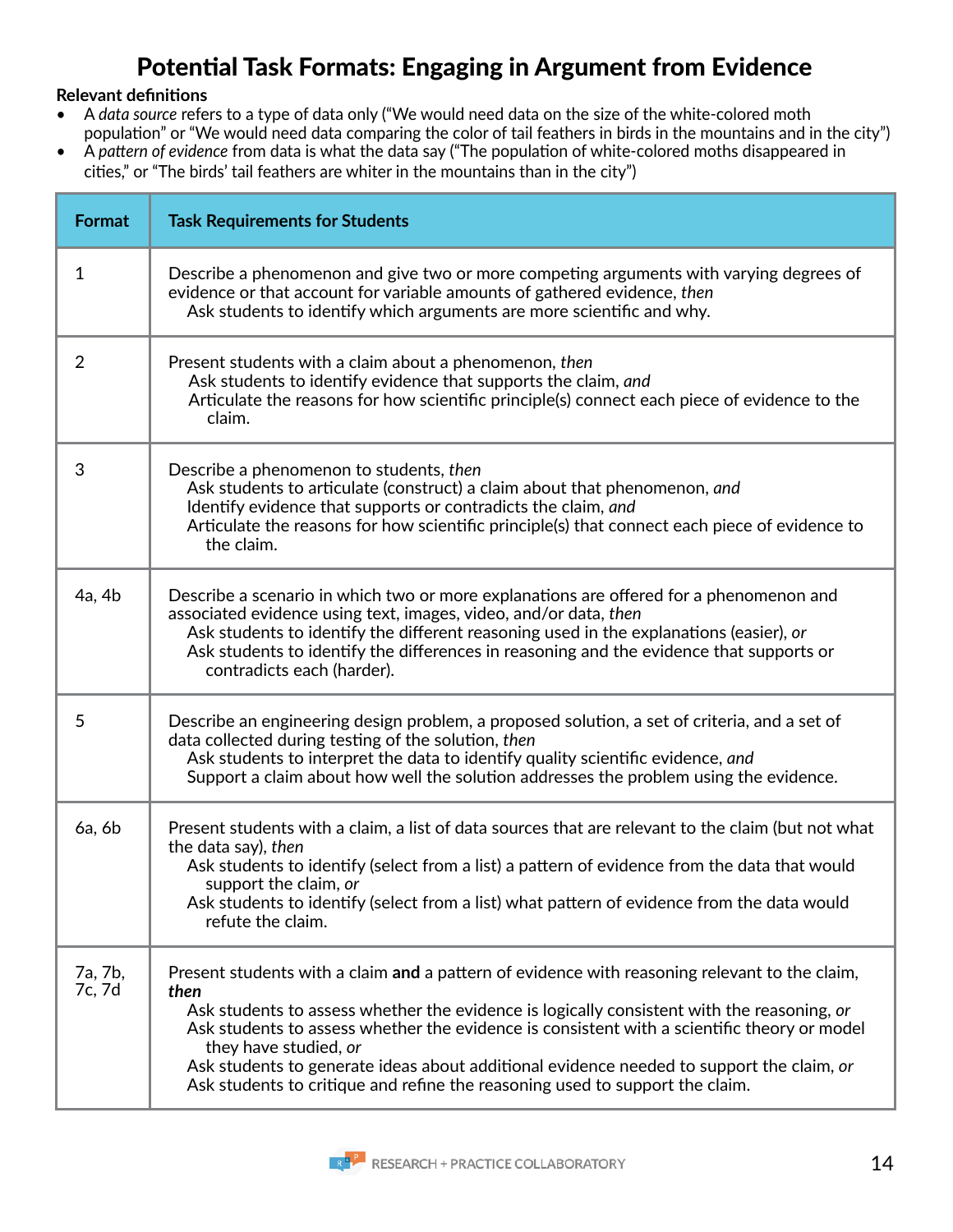| 8 | Describe a scenario in which two or more scientific arguments are offered for a phenomenon<br>that is described using text, images, video, and/or data, then<br>Ask students to evaluate the merits and coherence of each argument by analyzing its fit<br>with currently accepted explanations and the claim, evidence, reasoning relationships, and<br>Use their evaluation to draw a conclusion about which argument is better supported. |
|---|----------------------------------------------------------------------------------------------------------------------------------------------------------------------------------------------------------------------------------------------------------------------------------------------------------------------------------------------------------------------------------------------------------------------------------------------|
|   | Describe a scenario in which two or more contradictory claims are offered for a phenomenon<br>and partial data for evaluating the claim, then<br>Ask students to identify additional information needed to draw a conclusion about which<br>claim is accurate, and<br>Justify the choice of additional information using reasoning based on a model or scientific<br>principles.                                                             |

### Potential Task Formats: Obtaining, Evaluating, and Communicating Information

#### **Relevant definitions**

• A "scientific text" is any form of scientific communication including but not limited to prose, graphs, videos, posters, symbols, and mathematics.

| <b>Format</b> | <b>Task Requirements for Students</b>                                                                                                                                                                                                                                                                                                                                                                                                                                                                                                                                                                                |
|---------------|----------------------------------------------------------------------------------------------------------------------------------------------------------------------------------------------------------------------------------------------------------------------------------------------------------------------------------------------------------------------------------------------------------------------------------------------------------------------------------------------------------------------------------------------------------------------------------------------------------------------|
|               | Present students with a scenario that describes a phenomenon and includes a set of resources<br>including grade-appropriate texts, data displays, tables, diagrams, equations, graphs, and<br>models, then<br>Ask students to synthesize the information from across the resources and texts, and/or<br>Ask students to compare and contrast information across the resources and texts to<br>determine which are most relevant to explaining the phenomenon, and<br>Ask students to communicate information from the resources with others in oral or written<br>forms using models, drawings, writing, or numbers. |
|               | Present students with a scenario that describes a phenomenon and includes a set of at least<br>three multimodal resources with qualitative and quantitative information in written text within<br>visual or media displays, then<br>Ask students to integrate information across the resources in order to explain, clarify, or ask<br>questions about claims and findings made in the resources, or<br>Ask students to evaluate and integrate information across the resources to address a<br>scientific question or solve a problem.                                                                              |